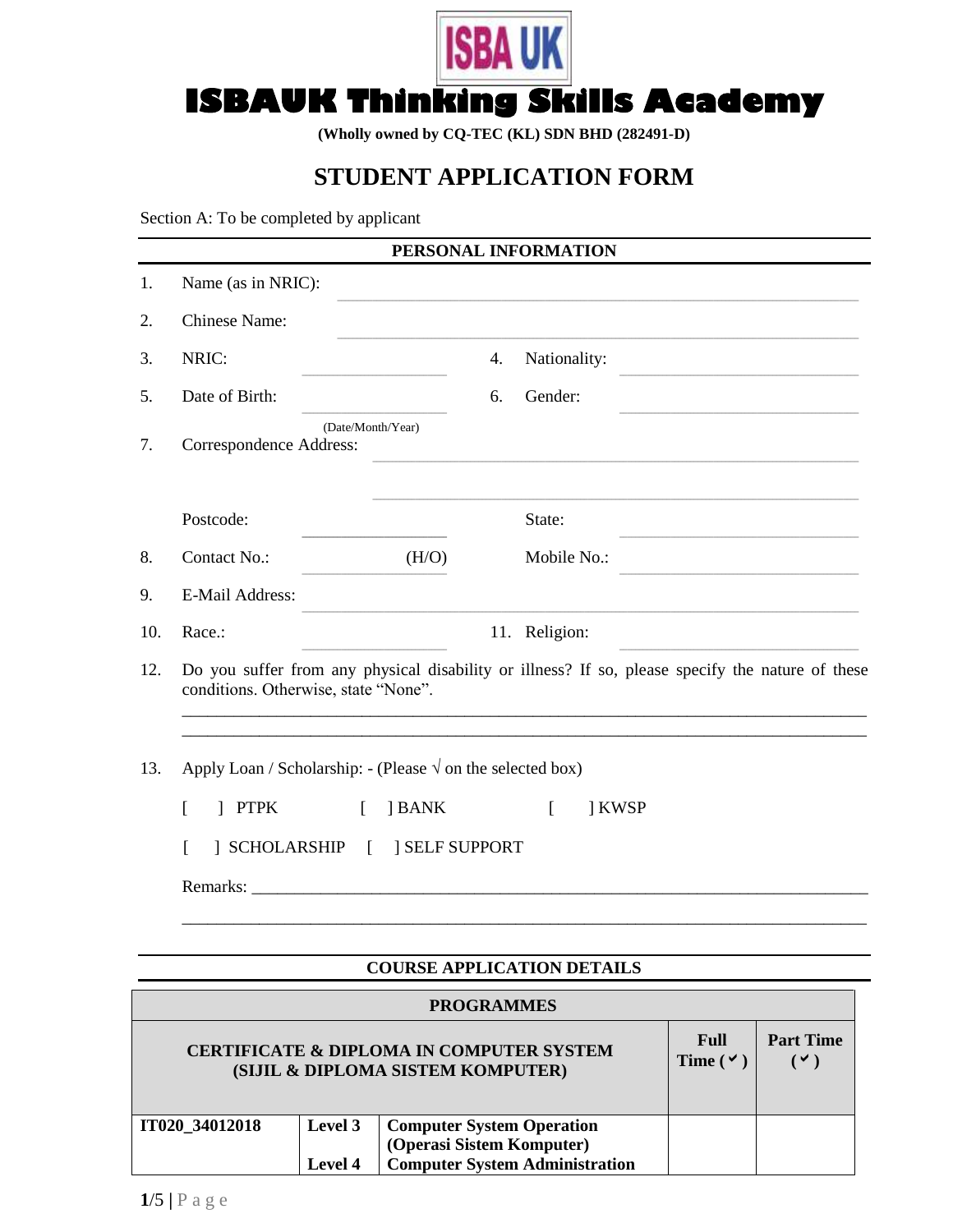|                   |         | (Pentadbiran Sistem Komputer)                                                                      |                              |                              |
|-------------------|---------|----------------------------------------------------------------------------------------------------|------------------------------|------------------------------|
| IT020_3012018     | Level 3 | <b>Computer System Operation</b><br>(Operasi Sistem Komputer)                                      |                              |                              |
| IT020_4012018     | Level 4 | <b>Computer System Administration</b><br>(Pentadbiran Sistem Komputer)                             |                              |                              |
|                   |         | <b>CERTIFICATE &amp; DIPLOMA IN OFFICE ADMINISTRATION</b><br>(SIJIL & DIPLOMA PENTADBIRAN PEJABAT) | <b>Full</b><br>Time $(\vee)$ | <b>Part Time</b><br>$(\vee)$ |
| FB02481_234012018 | Level 2 | <b>Office Administration</b>                                                                       |                              |                              |
|                   |         | (Pentadbiran Pejabat)                                                                              |                              |                              |
|                   | Level 3 | <b>Office Administration Supervision</b>                                                           |                              |                              |
|                   |         | (Pejabat Pentadbiran Penyeliaan)                                                                   |                              |                              |
|                   | Level 4 | <b>Information System Administration</b>                                                           |                              |                              |
|                   |         | (Pentadbiran Sistem Maklumat)                                                                      |                              |                              |
| FB024_2012018     | Level 2 | <b>Office Administration</b>                                                                       |                              |                              |
|                   |         | (Pentadbiran Pejabat)                                                                              |                              |                              |
| FB024 3012018     | Level 3 | <b>Office Administration Supervision</b>                                                           |                              |                              |
|                   |         | (Pejabat Pentadbiran Penyeliaan)                                                                   |                              |                              |
| FB081_4012018     | Level 4 | <b>Information System Administration</b>                                                           |                              |                              |
|                   |         | (Pentadbiran Sistem Maklumat)                                                                      |                              |                              |
| FB02481_34012018  | Level 3 | <b>Office Administration Supervision</b>                                                           |                              |                              |
|                   |         | (Pejabat Pentadbiran Penyeliaan)                                                                   |                              |                              |
|                   | Level 4 | <b>Information System Administration</b>                                                           |                              |                              |
|                   |         | (Pentadbiran Sistem Maklumat)                                                                      |                              |                              |

### **ACADEMIC QUALIFICATION**

\_\_\_\_\_\_\_\_\_\_\_\_\_\_\_\_\_\_\_\_\_\_\_\_\_\_\_\_\_\_\_\_\_\_\_\_\_\_\_\_\_\_\_\_\_\_\_\_\_\_\_\_\_\_\_\_\_\_\_\_\_\_\_\_\_\_\_\_\_\_\_\_\_\_\_\_\_\_\_\_\_\_\_\_\_\_\_\_\_\_\_\_\_\_\_\_\_\_\_\_\_

\_\_\_\_\_\_\_\_\_\_\_\_\_\_\_\_\_\_\_\_\_\_\_\_\_\_\_\_\_\_\_\_\_\_\_\_\_\_\_\_\_\_\_\_\_\_\_\_\_\_\_\_\_\_\_\_\_\_\_\_\_\_\_\_\_\_\_\_\_\_\_\_\_\_\_\_\_\_\_\_\_\_\_\_\_\_\_\_\_\_\_\_\_\_\_\_\_\_\_\_\_

\_\_\_\_\_\_\_\_\_\_\_\_\_\_\_\_\_\_\_\_\_\_\_\_\_\_\_\_\_\_\_\_\_\_\_\_\_\_\_\_\_\_\_\_\_\_\_\_\_\_\_\_\_\_\_\_\_\_\_\_\_\_\_\_\_\_\_\_\_\_\_\_\_\_\_\_\_\_\_\_\_\_\_\_\_\_\_\_\_\_\_\_\_\_\_\_\_\_\_\_\_

\_\_\_\_\_\_\_\_\_\_\_\_\_\_\_\_\_\_\_\_\_\_\_\_\_\_\_\_\_\_\_\_\_\_\_\_\_\_\_\_\_\_\_\_\_\_\_\_\_\_\_\_\_\_\_\_\_\_\_\_\_\_\_\_\_\_\_\_\_\_\_\_\_\_\_\_\_\_\_\_\_\_\_\_\_\_\_\_\_\_\_\_\_\_\_\_\_\_\_\_\_\_\_\_\_\_\_\_\_\_\_\_\_\_\_\_\_\_\_

#### 1. **Last School / Institution Attended**

- a) Name of School / Institution:
- b) Address of School / Institution:

### 2. **Qualification**

a) SPM / Others:

|          |                | (Please specify) |  |  |
|----------|----------------|------------------|--|--|
| NO       | <b>SUBJECT</b> | <b>GRADE</b>     |  |  |
|          |                |                  |  |  |
| ◠        |                |                  |  |  |
| 3        |                |                  |  |  |
| Λ        |                |                  |  |  |
|          |                |                  |  |  |
| 6        |                |                  |  |  |
| −        |                |                  |  |  |
| $\Omega$ |                |                  |  |  |
|          |                |                  |  |  |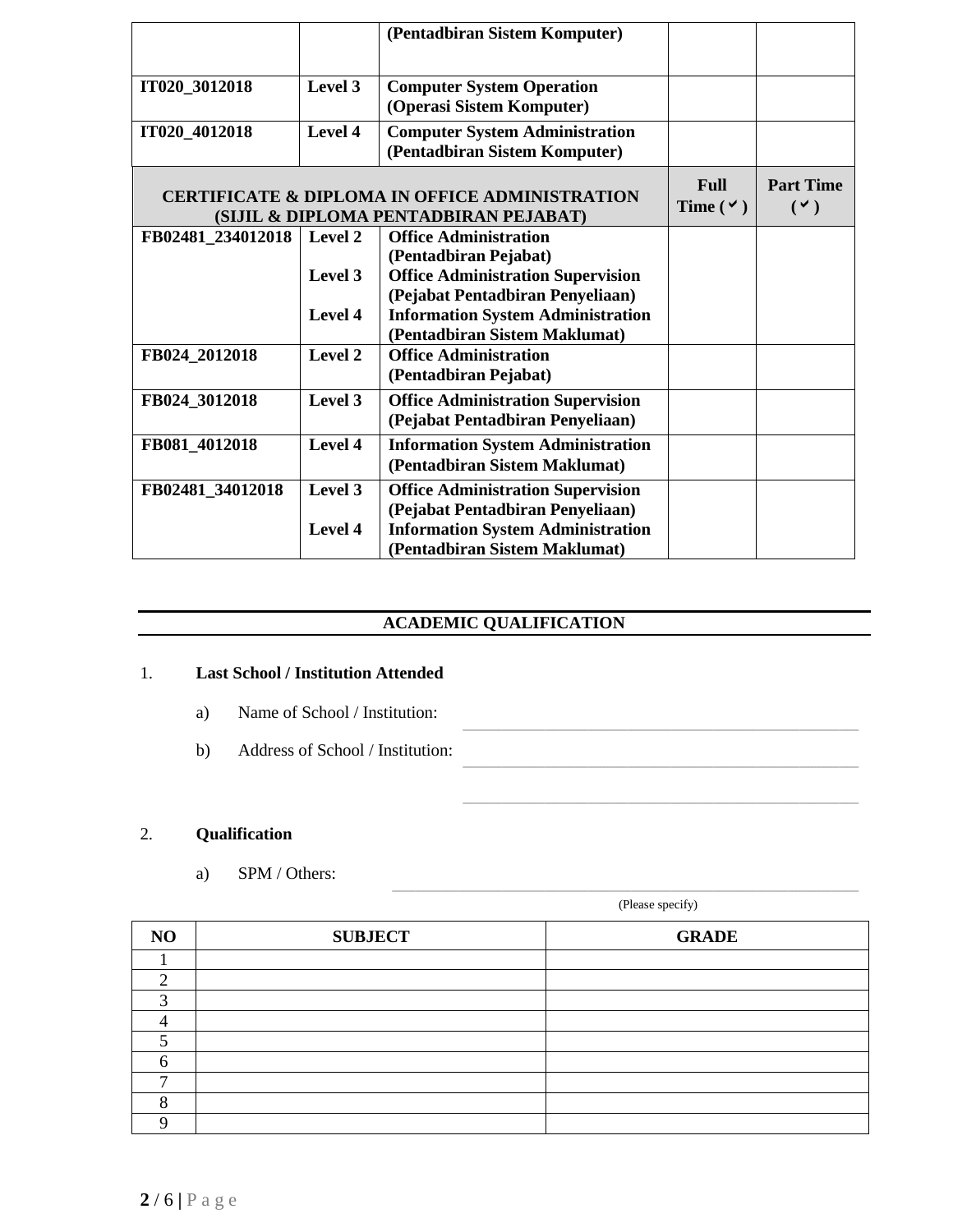#### $b)$ STPM / A-Levels / SAM / CPU / Others:

| N <sub>O</sub> | <b>SUBJECT</b> | <b>GRADE</b> |
|----------------|----------------|--------------|
|                |                |              |
|                |                |              |
|                |                |              |
|                |                |              |
|                |                |              |
|                |                |              |
|                |                |              |

#### Other Qualification:  $c)$

| <b>Name of Institution</b> |  |
|----------------------------|--|
| Level of Study             |  |
| Name of Award              |  |
| CGPA/Grade                 |  |

#### English Language Proficiency: (Please fill in your grade) 3.

| <b>IELTS</b>                 |  |
|------------------------------|--|
| <b>TOEFL</b>                 |  |
| <b>ENGLISH 119 / O-LEVEL</b> |  |
| <i>MIIFT</i>                 |  |

### **CO-CURRICULUM ACTIVITIES**

- Sports:  $1.$
- 2. Uniform:
- Clubs / Societies: 3.

### PARTICULARS OF PARENT / GUARDIAN

| 1. | Name (as in NRIC):      |                   |                     |  |
|----|-------------------------|-------------------|---------------------|--|
| 2. | <b>Chinese Name:</b>    |                   | (Parent / Guardian) |  |
| 3. | NRIC:                   | 4.                | Nationality:        |  |
| 5. | Date of Birth:          | 6.                | Gender:             |  |
| 7. | Correspondence Address: | (Date/Month/Year) |                     |  |
|    | Postcode:               |                   | State:              |  |
| 8. | Relationship:           | 9.                | Occupation:         |  |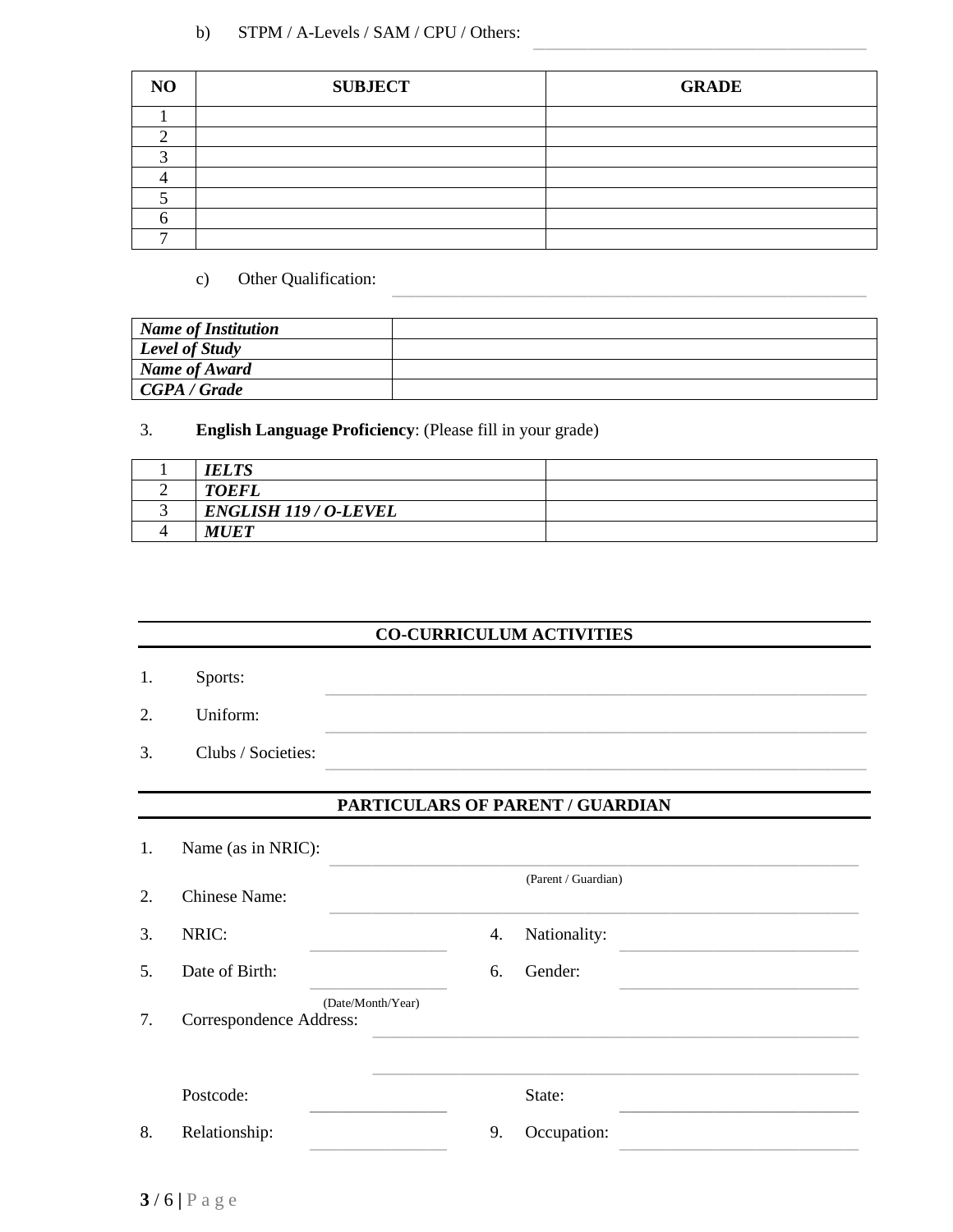| 10. | Contact No.:        | (H/O) | Mobile No.:   |  |
|-----|---------------------|-------|---------------|--|
|     | 11. E-Mail Address: |       |               |  |
| 12. | Race.:              |       | 13. Religion: |  |

#### DECLARATION BY APPLICANT

I declare that the above information provided by me in connection with this application is true and correct. I understand that ISBAUK Thinking Skills ACADEMY / CQ-TEC (KL) SDN BHD reserves the right to withdraw the offer of admission or ask me to leave the ACADEMY at any time if such information is found to be false or incorrect.

Name of Applicant

Signature of Applicant

Date

#### **EMERGENCY CONTACT**

| In case of emergency, the person to contact: |  |  |  |
|----------------------------------------------|--|--|--|
|----------------------------------------------|--|--|--|

| 1. | Name of Parent / Guardian:                   |       |                     |  |
|----|----------------------------------------------|-------|---------------------|--|
| 2. | Correspondence Address:                      |       | (Parent / Guardian) |  |
| 3. | Relationship:                                |       |                     |  |
| 4. | Contact No.:                                 | (H/O) | Mobile No.:         |  |
| 5. | <b>E-Mail Address:</b>                       |       |                     |  |
|    |                                              |       |                     |  |
|    | In case of emergency, the person to contact: |       |                     |  |
| 1. | Name of Parent / Guardian:                   |       |                     |  |
| 2. | Correspondence Address:                      |       | (Parent / Guardian) |  |
| 3. | Relationship:                                |       |                     |  |
|    | $4/6$   Page                                 |       |                     |  |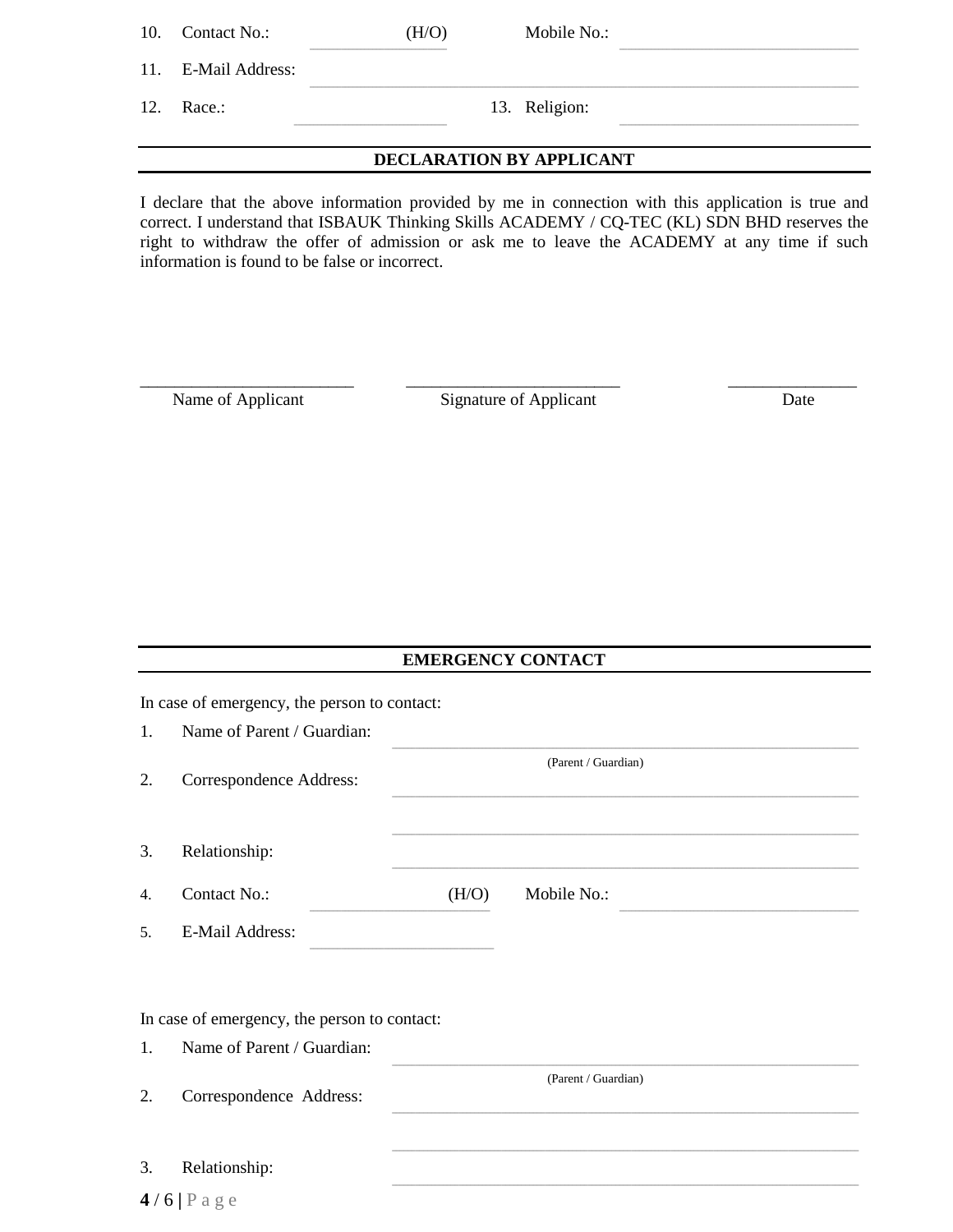| Contact No.:<br>4. |  |
|--------------------|--|
|--------------------|--|

5. E-Mail Address:

#### **OTHER CONTACTS**

In case of emergency, the person to contact:

| 1.               | Name:                   |       |             |  |
|------------------|-------------------------|-------|-------------|--|
| 2.               | Correspondence Address: |       |             |  |
|                  |                         |       |             |  |
| 3.               | Relationship:           |       |             |  |
| $\overline{4}$ . | Contact No.:            | (H/O) | Mobile No.: |  |
| 5.               | E-Mail Address:         |       |             |  |
|                  |                         |       |             |  |

#### **SECTION B:** For Office Use

| <b>Date Received:</b>                 | <b>Complete and Processed:</b> |   | Incomplete:                                                          |  |  |  |  |
|---------------------------------------|--------------------------------|---|----------------------------------------------------------------------|--|--|--|--|
|                                       |                                |   | <b>Enrolment Fees</b>                                                |  |  |  |  |
|                                       |                                | . | Certified true copy of SPM / STPM /<br>A-Levels / SAM / CPU results. |  |  |  |  |
|                                       |                                | . | Certified true copy of School Leaving<br>Certificate.                |  |  |  |  |
|                                       |                                |   | Certified true copy of Birth Certificate /<br>Identity Card.         |  |  |  |  |
|                                       |                                |   |                                                                      |  |  |  |  |
| <b>Prepared &amp; Enroll By:</b>      |                                |   |                                                                      |  |  |  |  |
| Staff-in-charge:                      |                                |   | Date:                                                                |  |  |  |  |
| Remarks:                              |                                |   |                                                                      |  |  |  |  |
| <b>Student Introduce Fees Claims:</b> |                                |   |                                                                      |  |  |  |  |
| <b>Student Name:</b>                  |                                |   | NRIC:                                                                |  |  |  |  |
|                                       |                                |   |                                                                      |  |  |  |  |